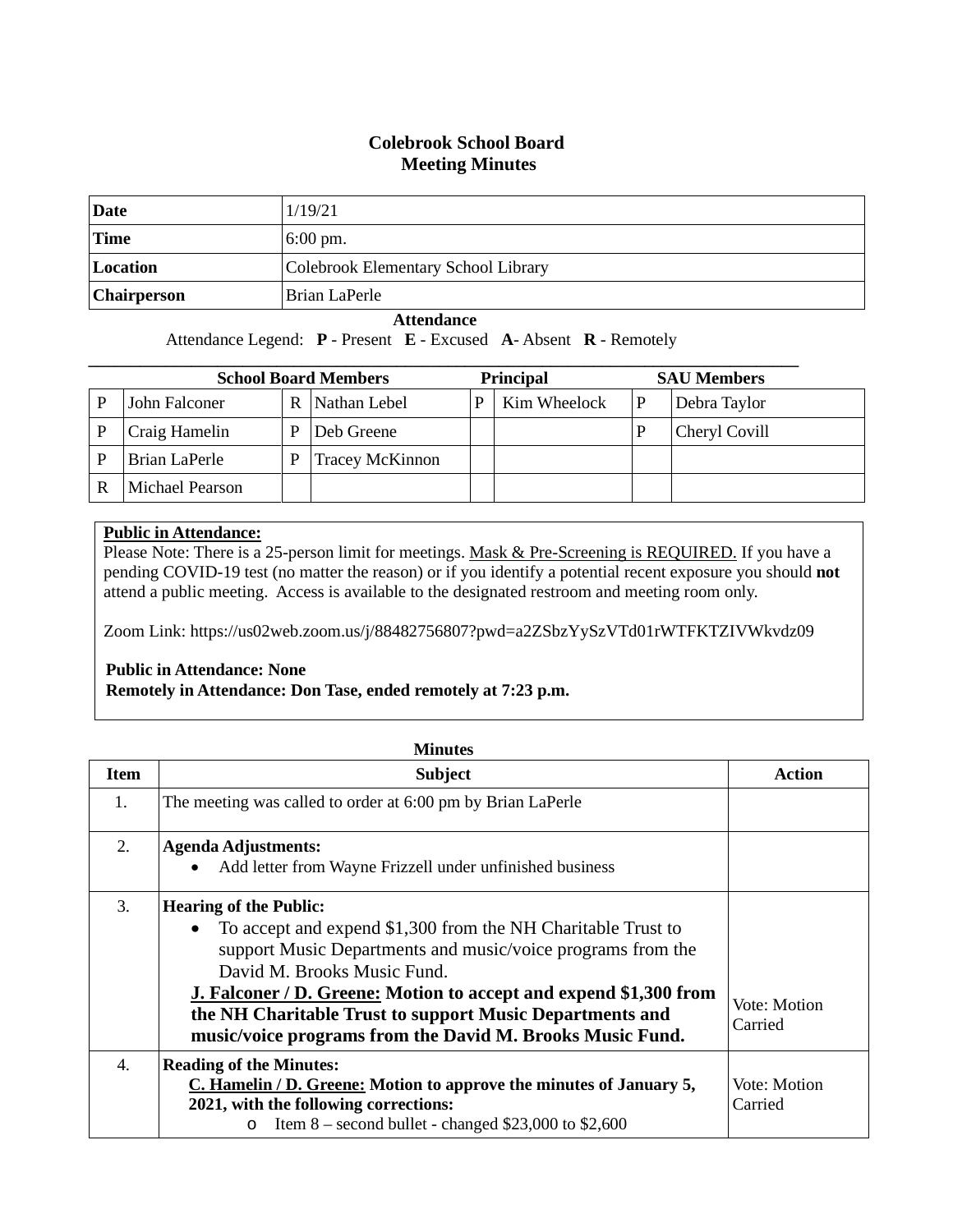| 5.  | <b>Special Reports:</b><br>None                                                                                                                                                                                                                                                                                                                                                                                                                                                                                                                                                                                                                  |  |
|-----|--------------------------------------------------------------------------------------------------------------------------------------------------------------------------------------------------------------------------------------------------------------------------------------------------------------------------------------------------------------------------------------------------------------------------------------------------------------------------------------------------------------------------------------------------------------------------------------------------------------------------------------------------|--|
| 6.  | Principal's Report: Kim Wheelock<br>Winter assessments are underway<br>Grades K-6 will do AIMS WEB literacy and math, and grades K-10<br>$\bullet$<br>STAR literacy and math<br>Final Exams will be happening on the following dates for high school:<br>Blocks 1 & 2 are regular classes (exam prep) with Block 3 & 4<br>$\circ$<br>exams on 1/27 in the afternoon (the same for Canaan)<br>Blocks 1 $\&$ 2 exams on 1/28 in the morning with high school<br>O<br>student dismissal afterward unless make-up exams are needed<br>(the same for Canaan)<br>Activity Day for HS on 1/29 (no school for Canaan; teacher in-<br>$\circ$<br>service) |  |
| 7.  | Superintendent's Report: Debra Taylor<br>Still looking for substitute teachers, anyone interested contact D. Taylor.<br>Signed the contract for Thomas Telicki as becoming the new principal for<br>$\bullet$<br>Pittsburg starting in July.                                                                                                                                                                                                                                                                                                                                                                                                     |  |
| 8.  | Business Administrator's: Cheryl Covill<br>C. Covill asked the board what to do for the Staff Appreciation Day; they<br>$\bullet$<br>agreed to have C. Covill continue as she has done in the past.<br>NHRS has released the member interest rate for calendar year 2021.<br>C. Covill mentioned the food services has dropped to about 28% due to<br>remote sessions, around 34% for lunches, and 19% for breakfast, she will<br>keep the board informed.<br>Discussed school district meetings.                                                                                                                                                |  |
| 9.  | NH School Board Association Business: John Falconer<br>The annual delegate assembly is Saturday the 23rd.<br>٠<br>Keep checking your email.                                                                                                                                                                                                                                                                                                                                                                                                                                                                                                      |  |
| 10. | Co-Curricular Committee Report: Brian LaPerle<br>None                                                                                                                                                                                                                                                                                                                                                                                                                                                                                                                                                                                            |  |
| 11. | <b>Building Committee: Craig Hamelin</b><br>B. LaPerle read the letter from Wayne Frizzell requesting the board<br>consider getting proposals from 3 local realtors to sell the Academy<br>building in order to put the property on the tax roll, thus generating tax<br>income for the town.<br>D. Taylor mentioned she would generate a letter and send it to<br>$\circ$<br>the 3 local real estate agencies and ask for their proposals. Have<br>something for the next meeting.                                                                                                                                                              |  |
| 12. | <b>Policy Committee Report: Deb Greene</b><br>Recently met on $1/14 \& 6:00 \text{ p.m.}$<br>Will have policies for $2nd$ reading coming up.                                                                                                                                                                                                                                                                                                                                                                                                                                                                                                     |  |
| 13. | <b>Negotiations Committee Report: John Falconer</b><br>None                                                                                                                                                                                                                                                                                                                                                                                                                                                                                                                                                                                      |  |
| 14. | <b>Curriculum Committee Report: Deb Greene</b><br>None<br>$\bullet$                                                                                                                                                                                                                                                                                                                                                                                                                                                                                                                                                                              |  |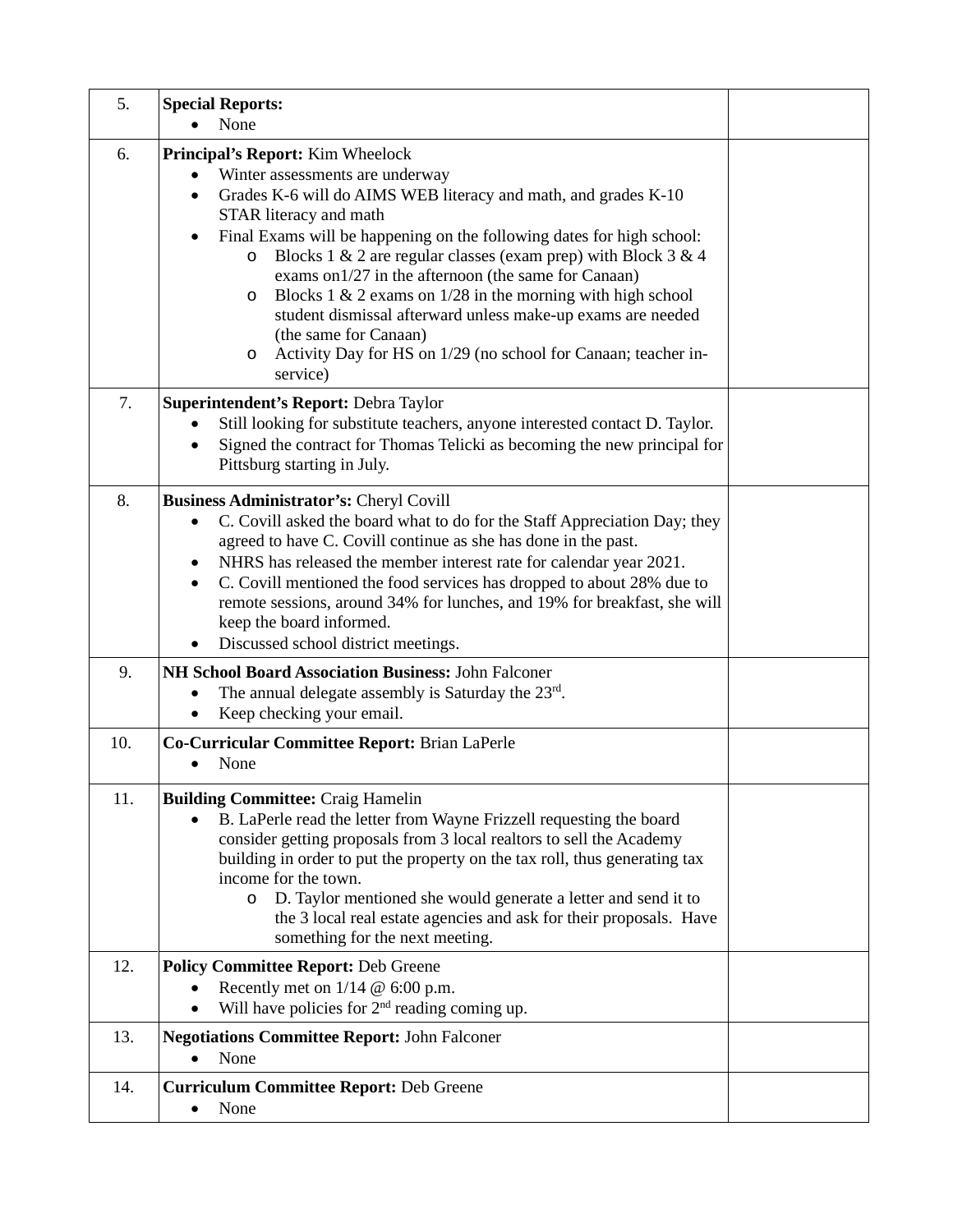| 15. | <b>Technology Committee Report: Nathan Lebel</b>                                                       |  |
|-----|--------------------------------------------------------------------------------------------------------|--|
|     | None<br>$\bullet$                                                                                      |  |
| 16. | <b>Connecticut River Collaborative Committee Report: Brian LaPerle</b>                                 |  |
|     | The draft report was passed.                                                                           |  |
|     | B. LaPerle spoke on the overview of what the facility subcommittee has<br>$\bullet$                    |  |
|     | been working on.                                                                                       |  |
|     | B. LaPerle mentioned the committee is working on coming up with a<br>$\bullet$                         |  |
|     | name, there are 6 different ones so far.                                                               |  |
|     | Goals:                                                                                                 |  |
|     | Review existing and update existing information regarding<br>$\circ$<br>facility remodeling in Canaan. |  |
|     | Examine options for regional high school and CTE.<br>$\circ$                                           |  |
|     | Compile a summary of options including pros and cons for each.<br>$\circ$                              |  |
|     | Specifications:                                                                                        |  |
|     | New Regional High School and New CTE Facility – new<br>O                                               |  |
|     | location - All elementary students remain in local schools.                                            |  |
|     | Regional High School remodel in Canaan and new CTE in<br>$\circ$                                       |  |
|     | Canaan - Canaan Elementary students attend other schools.                                              |  |
|     | Regional High School addition in Colebrook and new CTE in<br>$\circ$                                   |  |
|     | Colebrook - All Elementary students remain in local schools.                                           |  |
|     | Regional High School addition and new CTE in Colebrook<br>$\circ$                                      |  |
|     | remodeled Middle School in Canaan - Canaan Elementary<br>students attend other schools.                |  |
|     | B. LaPerle spoke on the different specifications and the total costs and                               |  |
|     | talked about each one.                                                                                 |  |
|     | Don Tase spoke on some of the topics that B. LaPerle spoke on.                                         |  |
|     | B. LaPerle asked the other board members for their input and thoughts.<br>$\bullet$                    |  |
| 17. | <b>Unfinished Business:</b>                                                                            |  |
|     | Letter from Wayne Frizzell – discussed under building report<br>٠                                      |  |
|     | Finalize Budget 2021-2022<br>٠                                                                         |  |
|     | C. Covill went over the proposed budget $\&$ the Budget Analysis<br>$\circ$                            |  |
|     | report.                                                                                                |  |
|     | <b>Warrant Articles</b>                                                                                |  |
|     | C. Covill went over the different slides for the Warrant Articles                                      |  |
|     | Keep $#8$ in the Warrant Article and delete page $14 -$ Breakdown of<br>O                              |  |
|     | Adequacy Aid. Ask for any questions after page $17 -$ Appropriation                                    |  |
|     | Increases.                                                                                             |  |
| 18. | <b>New Business:</b>                                                                                   |  |
|     | None<br>$\bullet$                                                                                      |  |
| 19. | <b>Other Business:</b>                                                                                 |  |
|     | None<br>$\bullet$                                                                                      |  |
| 20. | <b>Information:</b>                                                                                    |  |
|     | None                                                                                                   |  |
| 21. | <b>Non-Public Session:</b>                                                                             |  |
|     | None<br>$\bullet$                                                                                      |  |
|     |                                                                                                        |  |
| 22. | <b>Meeting:</b>                                                                                        |  |
|     | Colebrook School Board Budget Public Hearing: Tuesday, February 2,<br>$\bullet$                        |  |
|     | 2021, @ 6:00 pm - CAES cafeteria.                                                                      |  |